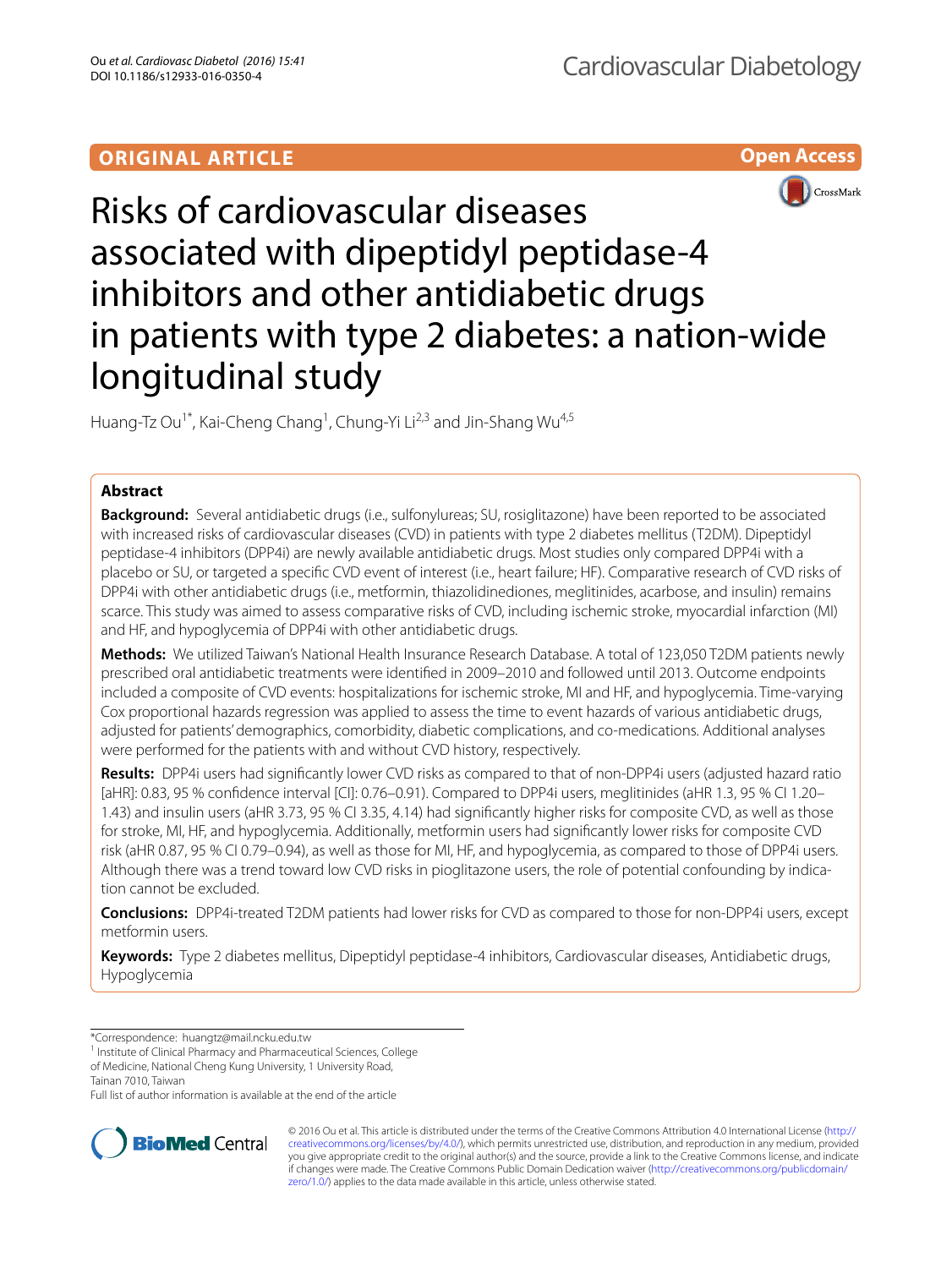## **Background**

Cardiovascular diseases (CVD) are highly prevalent complications in patients with type 2 diabetes mellitus (T2DM), which are the leading of deaths in such individuals [\[1](#page-11-0)]. However, with emerging trials evaluating cardiovascular effects of antidiabetic drugs, not all the drugs appear to reduce CVD risks in T2DM patients. Sulfonylureas (SU) have been reported to be associated with increased CVD risks [\[2,](#page-11-1) [3](#page-11-2)]. The meta-analyses of clinical trials [[4\]](#page-11-3) and observational studies [\[5](#page-11-4)] showed that rosiglitazone was associated with excess myocardial infarction (MI) and heart failure (HF) risks, although a recent large prospective trial, the RECORD, did not have sufficient data to determine if it yields a higher risk for MI as compared to metformin or SU [[6\]](#page-11-5). Conversely, the cardiovascular benefits have been seen with several antidiabetic drugs: metformin for T2DM patients with overweight [[7\]](#page-11-6), acarbose for the patients with impaired glucose tolerance (IGT)  $[8, 9]$  $[8, 9]$  $[8, 9]$  $[8, 9]$ , and empagliflozin in those at high risk of CVD events [\[10](#page-11-9)].

Dipeptidyl peptidase-4 inhibitors (DPP4i) are newly available oral hypoglycemic agents (OHAs). DPP4i suppresses the breakdown of incretin hormones glucagonlike peptide-1 and glucose-dependent insulinotropic peptide, achieving glycemic control. The CVD risks associated with DPP4i treatment have been investigated. DPP4i was shown to not have increased risks for ischemic stroke and MI [[11–](#page-11-10)[19](#page-12-0)]. Recent trials noticed that saxagliptin (SAVOR-TIMI 53 trial [\[12\]](#page-11-11)) and alogliptin (EXAMINE [\[13](#page-11-12)]) had a higher risk for heart failure (HF) as compared to placebo, while a large observational study of 127,555 T2DM patients in Italy showed a significantly lower HF risk of DPP4i as compared with SU [[20\]](#page-12-1). However, most studies only compared DPP4i with a placebo [\[12](#page-11-11), [13\]](#page-11-12) or SU [[11,](#page-11-10) [15,](#page-12-2) [17](#page-12-3), [18,](#page-12-4) [21\]](#page-12-5), or targeted a specific CVD event of interest (i.e., HF [\[20\]](#page-12-1)). Research that assesses comparative CVD risks of DPP4i with other antidiabetic drugs (i.e., metformin, thiazolidinediones (TZDs), meglitinides, acarbose, and insulin) remains scarce.

The present study utilizes a comprehensive national cohort of diabetic patients in Taiwan to evaluate the risks of CVD, including stroke, MI and HF, and hypoglycemia associated with DPP4i as compared with those of other antidiabetic drugs.

# **Methods**

The Institutional Review Board of National Cheng Kung University Hospital approved the study before commencement (A-ER-103-298).

#### **Data source**

We used the Longitudinal Cohort of Diabetes Patients database (LHDB) 1996–2013, retrieved from the National Health Insurance Research Database (NHIRD), provided by Taiwan's National Health Research Institutes. Taiwan's NHIRD is population-based and derived from the claims data from the National Health Insurance program, a mandatory-enrollment, single-payment system that covers over 99 % of Taiwan's population. The LHDB consists of a random sample of 120,000 de-identified diabetes incident cases from 1996 to 2013, who were tracked back to 1996 and followed up to 2013 to establish a longitudinal cohort. The LHDB is most representative of Taiwan's diabetic population and provides the opportunity to conduct longitudinal studies to evaluate long-term outcomes of diabetes treatments.

#### **Study cohort**

We identified patients aged  $\geq$ 20 years with T2DM diagnosis (International Classification of Dis-(International eases, Ninth Revision, Clinical Modification, ICD- $9\text{-CM} = 250.0X - 250.9X$ ,  $X = 0$  or 2) from 1999–2013 LHDB. We further selected cases with any antidiabetic drug exposure during 2009–2010. The first claim date of an antidiabetic drug prescribed in 2009–2010 was defined as the index date. Patients who had any antidiabetic drugs before the index date were excluded, in order to include new users of antidiabetic drugs. The observation for each case started from the index date to the date of death or the end of 2013. The maximum follow-up time was 5 years (2009–2013) and the minimum was 3 years (2011–2013). The primary outcome of interest was major adverse cardiovascular events (MACEs) (a composite of CVD events including hospitalizations for ischemic stroke [ICD-9 codes 430–438], MI [ICD-9 codes 410, 412], and HF [ICD-9 codes 428]) and individual components of CVD. The secondary outcome was a hospitalization for hypoglycemia (ICD-9 codes: 250.8, 251.0, 251.1, and 251.2).

#### **Exposure to antidiabetic drugs**

Medication utilization was identified using drug\_no in the NHIRD and linked to the Anatomical Therapeutic Chemical (ATC) Classification System used to classify active ingredients of antidiabetic drugs: metformin, SU, DPP4i, pioglitazone, rosiglitazone, meglitinides, acarbose, and insulin. Patients were considered as unexposed to antidiabetic drugs (no antidiabetic drug exposure) if there was a gap of 30 days or more between two consecutive antidiabetic drug refills ("grace period").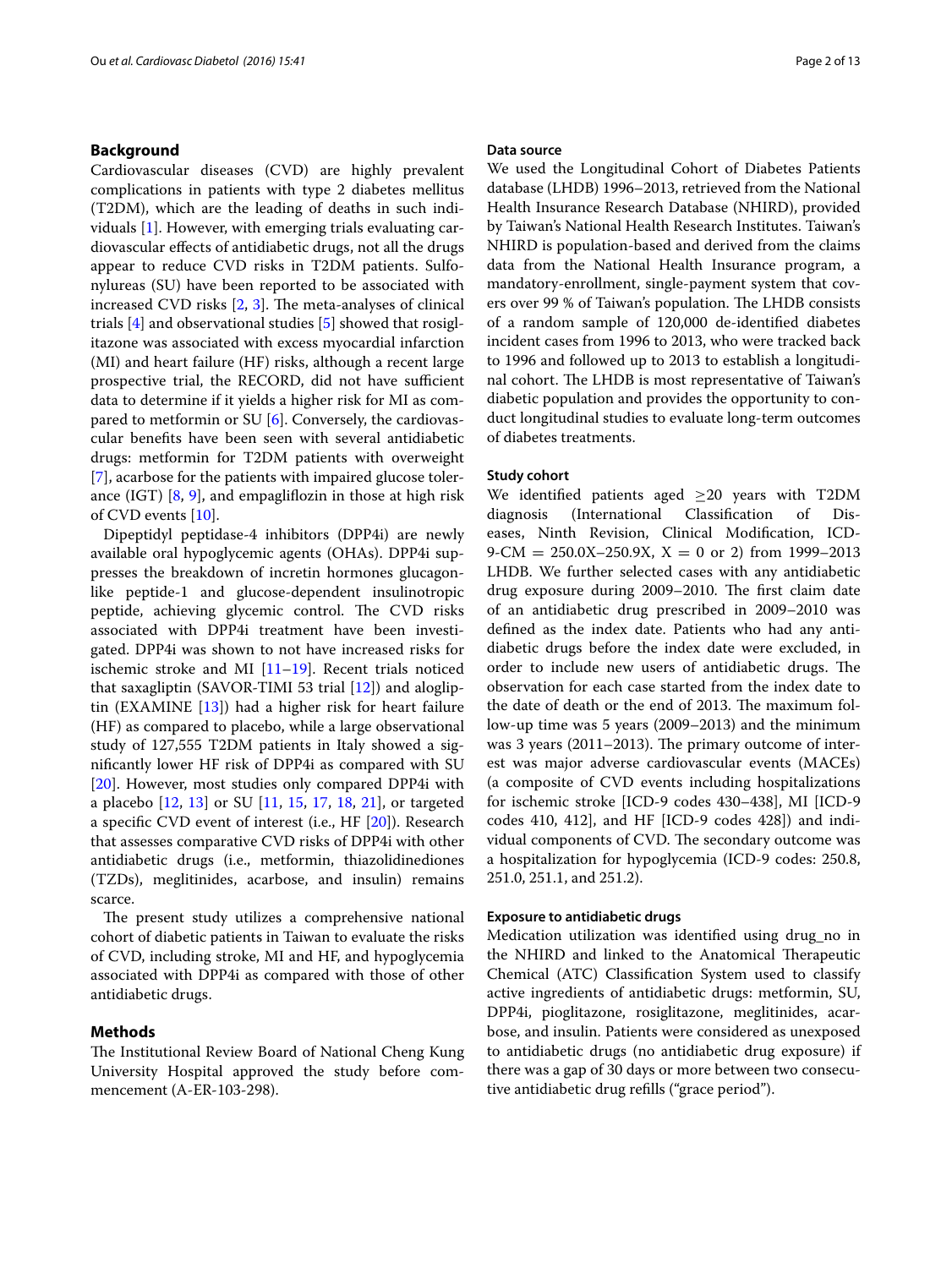#### **Statistics**

Population characteristics were analyzed using descriptive statistics, including means, standard deviation, frequency, and proportion. The crude incidence rate of CVD was calculated as the total number of CVD events during the follow-up period divided by person-years at risk. The person-years at risk was defined as the sum of patients from the index date (the first antidiabetic drug claim) to the diagnosis of the first CVD event, death, or the end of 2013, whichever came first. The time-varying Cox proportional hazards model was applied to evaluate the time to event for the effect of exposure to antidiabetic agents, adjusted for patients' baseline characteristics: age, gender, comorbidity from 1 year prior to the index date (via Charlson comorbidity index; CCI [[22](#page-12-6)]), diabetic complications (via adapted Diabetes Complication Severity Index; aDCSI [\[23–](#page-12-7)[25\]](#page-12-8)), CVD history, and co-medications for CVD, including α-blockers, β-blockers, angiotensinconverting enzyme inhibitors, angiotensin receptor blockers, calcium channel blockers, anti-platelet agents, anti-coagulants, diuretics, digoxin, and nitroglycerin.

The aforementioned baseline characteristics were treated as fixed effects in the Cox model, while antidiabetic drug exposure in the follow-up period was the random effect. Time-varying exposure to antidiabetic drugs was based on the expected duration of each prescription by using the "days supplied" field in the NHIRD. We first analyzed the outcomes of various antidiabetic drugs (i.e., DPP4i vs. non-DPP4i exposure, which included metformin, SU, pioglitazone, rosiglitazone, meglitinides, acarbose, and insulin, and non-antidiabetic drug exposure). Second, we assessed the comparative outcomes of antidiabetic drugs, where DPP4i served as the reference for comparison with other antidiabetic drugs. We attributed outcome events to the drugs the patient was expected to be receiving at the time of the event. We assumed no legacy or carryover effects of remote exposure to any of the antidiabetic drugs. Subgroup analyses were stratified by patients' CVD history. Hazard ratios (HRs) and associated 95 % confidence intervals (CIs) adjusted for cluster variance were computed. The significance level of this study was set at 0.05. SAS software (version 9.4) was utilized for the aforementioned analyses.

#### **Results**

A total of 123,050 new users of oral antidiabetic drugs were included (Fig. [1\)](#page-3-0), where metformin was the most commonly prescribed antidiabetic drug, and followed for a total of 362,656 person-years.

Table [1](#page-4-0) shows the patients' characteristics according to antidiabetic drug exposure at any point during the study. We identified 28,508 (8.1 %) patients who received DPP4i. Meglitinides users were relatively older and had more comorbidities and diabetic complications as compared to those exposed to other antidiabetic drugs.

Table [2](#page-5-0) shows CVD risks for each antidiabetic drug as compared with non-exposure to a given antidiabetic drug (e.g., DPP4i users vs. non-DPP4i users). DPP4i, SU, acarbose, metformin, and pioglitazone users had significantly lower CVD risks than those of their counterparties (nonexposure to these drugs), while meglitinides and insulin users had significantly higher CVD risks as compared with those of patients without exposure to these drugs. There was no statistical difference in CVD risks between rosiglitazone users and non-rosiglitazone users.

Table [3](#page-6-0) shows the comparative CVD and hypoglycemic risks of antidiabetic drugs, where DPP4i served as the reference. DPP4i users had a significantly lower risk for MACEs than that of meglitinides and insulin users, but higher than that of metformin and pioglitazone users. Also, DPP4i users had a significantly lower stroke risk than that of meglitinides and insulin users, but higher than that of pioglitazone users. DPP4i users had a significantly lower MI risk than that of meglitinides and insulin users, but higher than that of metformin users. DPP4i users had a significantly lower HF risk than that of meglitinides and insulin users, but higher than that of SU and metformin users. DPP4i users had a significantly lower hypoglycemic risk than that of meglitinides and insulin users, but higher than that of metformin users. Subgroup analyses for the patients with and without CVD history (Tables [4,](#page-8-0) [5](#page-10-0)) show trends similar to those from the primary analysis (Table [3](#page-6-0)).

# **Discussion**

This was a large cohort study with a long-term followup to assess CVD and hypoglycemic risks of DPP4i as compare with other antidiabetic drugs. DPP4i users had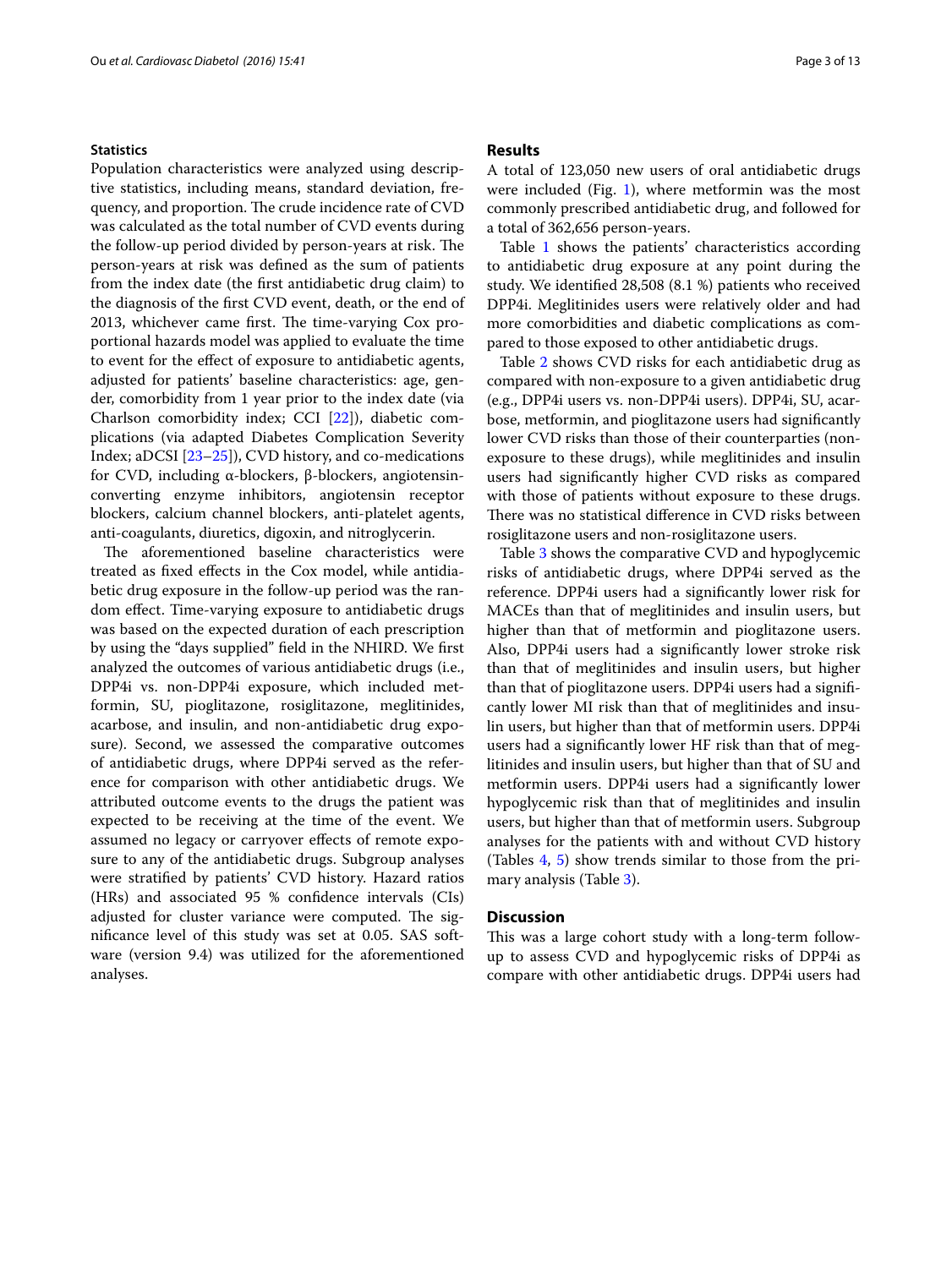

<span id="page-3-0"></span>significantly lower CVD risks as compared to non-DPP4i users. DPP4i users had significantly lower CVD risks than that for those treated with meglitinides and insulin, but not than that for those treated with metformin and pioglitazone.

# **Comparison with previous studies**

Several studies have evaluated CVD risks in DPP4i users as compared to those of non-DPP4i users, which are similar to the approach in the first part of our analysis (the results presented in Table [2\)](#page-5-0). Eurich et al.'s study, based on commercially insured US claims, showed that sitagliptin users did not have increased risks for CVDrelated hospitalizations as compared with those of

non-sitagliptin users (0.90, 95 % CI 0.77–1.07) [[26\]](#page-12-9). Kim et al. utilized US commercial insurance claims data and found that DPP4i users had significantly lower risks for composite CVD events (including stroke, MI, and HF) (0.87, 95 % CI 0.79–0.96), with similar trends observed in patients with CVD history  $[16]$  $[16]$ . Chen et al's study utilized Taiwan's NHIRD 2009–2011 and found that DPP4i use in T2DM patients with stroke [[27\]](#page-12-11) or MI [\[28\]](#page-12-12) history was not associated with increased CVD risks as compared with non-DPP4i users. Consistent with the aforementioned studies, the present research based on Taiwan's NHIRD 1999–2013 found that DPP4i users did not have increased risks for CVD as compared with non-DPP4i users (Table [2](#page-5-0)).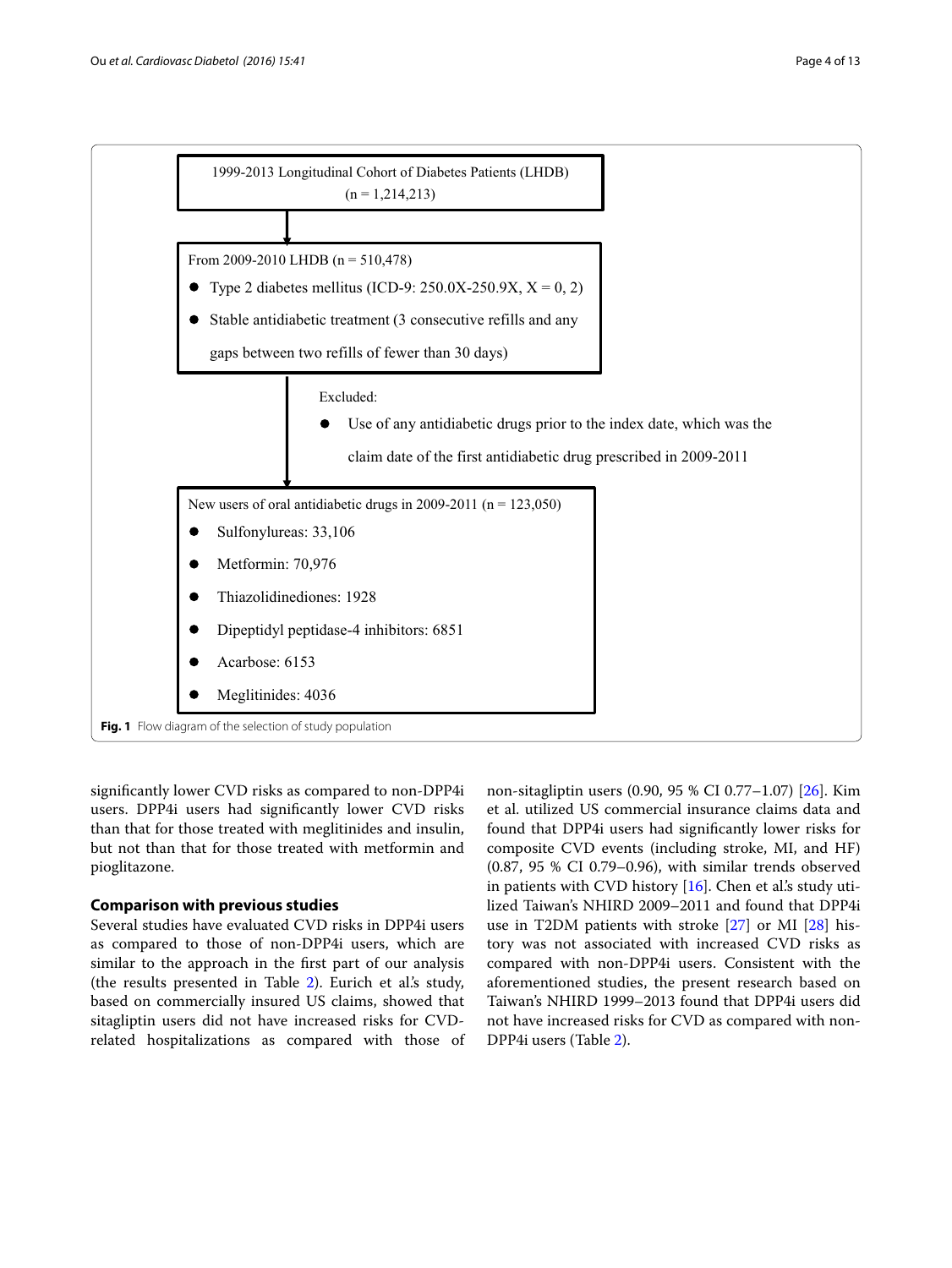| i uge J Ui |  |
|------------|--|
|            |  |
|            |  |

|                                   | formin          | Exposed to met- Exposed to sulfo- Exposed<br>nylureas | to pioglita<br>zone | Exposed<br>to rosiglit<br>zone | Exposed<br>to acarbose | <b>Exposed</b><br>to meglitinide | Exposed<br>to DPP4i | Exposed<br>to insulin |
|-----------------------------------|-----------------|-------------------------------------------------------|---------------------|--------------------------------|------------------------|----------------------------------|---------------------|-----------------------|
| n                                 | 172,813         | 101,166                                               | 6831                | 1018                           | 22,800                 | 13,103                           | 28,508              | 9632                  |
| Age                               | $57.3 \pm 13.2$ | $58.0 \pm 13.2$                                       | $56.3 \pm 12.6$     | $55.8 \pm 13.5$                | $58.4 \pm 13.8$        | $61.6 \pm 14.5$                  | $56.6 \pm 13.2$     | $60.9 \pm 15.3$       |
| Sex (male), %                     | 51.86           | 54.20                                                 | 52.82               | 59.30                          | 51.98                  | 53.92                            | 54.07               | 56.34                 |
| $CCI (1-33)$                      | $4.3 \pm 3.0$   | $4.2 \pm 3.1$                                         | $4.1 \pm 2.9$       | $4.3 \pm 3.1$                  | $4.7 \pm 3.2$          | $5.1 \pm 3.4$                    | $4.4 \pm 3.0$       | $4.9 \pm 3.5$         |
| $aDCSI(0-13)$                     | $1.7 \pm 2.3$   | $1.8 \pm 2.5$                                         | $1.7 \pm 2.4$       | $2.1 \pm 2.9$                  | $2.2 \pm 2.9$          | $2.8 \pm 3.5$                    | $2.1 \pm 2.8$       | $2.6 \pm 3.4$         |
| Comorbidity history               |                 |                                                       |                     |                                |                        |                                  |                     |                       |
| Hypertension (%)                  | 63.67           | 63.14                                                 | 62.88               | 60.11                          | 65.82                  | 68.67                            | 63.89               | 66.01                 |
| Dyslipidemia (%)                  | 55.70           | 52.66                                                 | 56.68               | 53.13                          | 53.90                  | 58.13                            | 56.94               | 59.06                 |
| CAD (%)                           | 31.68           | 30.72                                                 | 30.26               | 29.16                          | 35.01                  | 38.13                            | 32.07               | 35.22                 |
| Heart failure (%)                 | 8.48            | 8.89                                                  | 7.23                | 7.51                           | 10.54                  | 14.85                            | 9.46                | 14.70                 |
| Stroke (%)                        | 17.74           | 17.51                                                 | 14.33               | 18.34                          | 19.57                  | 25.06                            | 17.38               | 25.13                 |
| Medication history                |                 |                                                       |                     |                                |                        |                                  |                     |                       |
| a-Blockers (%)                    | 3.49            | 3.66                                                  | 3.00                | 3.22                           | 4.11                   | 5.16                             | 3.68                | 4.62                  |
| B-Blockers (%)                    | 20.05           | 19.56                                                 | 18.83               | 18.78                          | 20.82                  | 20.22                            | 20.68               | 18.66                 |
| Diuretics (%)                     | 16.57           | 16.96                                                 | 15.59               | 13.15                          | 17.72                  | 19.99                            | 14.67               | 19.36                 |
| CCB(%)                            | 35.64           | 35.73                                                 | 36.01               | 29.52                          | 36.09                  | 37.87                            | 34.01               | 35.42                 |
| AECI/ARB (%)                      | 32.60           | 31.48                                                 | 34.48               | 35.06                          | 36.20                  | 35.29                            | 38.46               | 32.82                 |
| Lipid lowering agent33.93<br>(% ) |                 | 31.64                                                 | 38.72               | 32.65                          | 35.69                  | 29.60                            | 37.11               | 25.92                 |
| Anti-platelet (%)                 | 24.53           | 23.84                                                 | 23.35               | 23.43                          | 28.05                  | 30.75                            | 26.56               | 28.98                 |
| NTG (%)                           | 4.06            | 3.86                                                  | 3.38                | 4.29                           | 5.17                   | 5.52                             | 5.16                | 5.30                  |
| Anti-coagulants (%) 0.76          |                 | 0.87                                                  | 0.54                | 0.98                           | 1.06                   | 1.36                             | 1.01                | 1.56                  |
| Digoxin (%)                       | 1.82            | 2.00                                                  | 1.52                | 2.42                           | 2.33                   | 3.59                             | 2.05                | 3.60                  |

# <span id="page-4-0"></span>**Table 1 Patients' characteristics according to antidiabetic drug exposure at any point during the study**

*DPP4i* dipeptidyl peptidase-4 inhibitors, *CCI* Charlson Comorbidity Index, *aDCSI* adapted diabetes complication severity index, *CAD* coronary artery diseases, *CCB* calcium channel blockers, *ACEI/ARB* angiotensin-II-converting enzyme inhibitors/angiotensin receptor blockers, *NTG* nitroglycerin

# **Comparative CVD risks of DPP4i with other antidiabetic drugs**

We further performed comparative analysis of CVD risks of antidiabetic drugs. DPP4i users appeared to have lower CVD risks as compared with those of insulin and meglitinides users, but higher CVD risks than those of metformin and pioglitazone users. Eurich et al.'s study found that insulin users had significantly higher risks for CVD-related hospitalizations than those of non-insulin users (HR 2.15, 95 CI %: 1.85–2.51) [[26](#page-12-9)]. Several possible reasons may explain the high CVD risks in insulin users. First, a harmful effect of insulin on the vascular endothelium has been suggested and increased insulin dosage appeared to be associated with increased CVD risks [\[29](#page-12-13)]. Second, hypoglycemia is a common side effect observed in insulin users. Hypoglycemia has been associated with increased CVD risks. The present study found that insulin-treated T2DM patients had 4.55 times higher hypoglycemic risk as compared to that of those treated with DPP4i (Table [3\)](#page-6-0), which might in part explain higher CVD risks in insulin users.

Meglitinides have been related to variable degrees of undesirable CVD risks [[30\]](#page-12-14). Repaglinide, a meglitinide that acts by closing ATP-dependent potassium channels, appears to be associated with a risk of adverse cardiovascular sequelae similar to that for SU [\[30\]](#page-12-14). Additionally,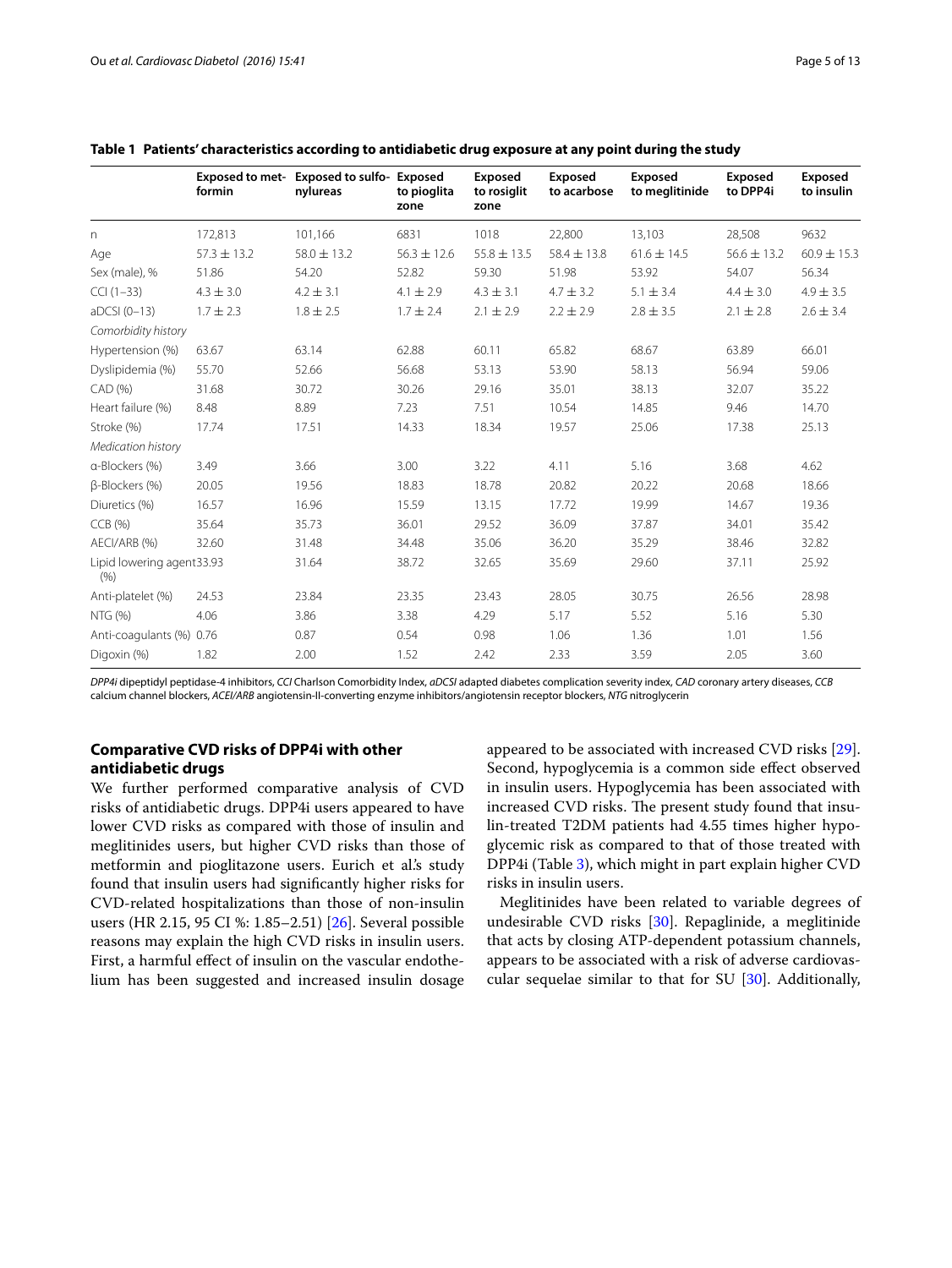| <b>MACEs</b>                     | Time at risk<br>(person-years) | Incidence rate<br>(per 1000 person-years) | <b>Unadjusted HR</b><br>(95 % CI) | Adjusted HR*<br>(95 % CI) | p value  |
|----------------------------------|--------------------------------|-------------------------------------------|-----------------------------------|---------------------------|----------|
| DPP4i                            | 28,508                         | 39.56                                     | 0.82                              | 0.83(0.76, 0.91)          | < 0.0001 |
| (ref.=non-DPP4i users)           | 334,148                        | 41.53                                     |                                   |                           |          |
| Sulfonylureas                    | 110,618                        | 35.99                                     | 0.67                              | 0.80(0.77, 0.84)          | < 0.0001 |
| (ref. = non-sulfonylureas users) | 252,038                        | 43.74                                     |                                   |                           |          |
| Acarbose                         | 22,800                         | 48.37                                     | 1.01                              | 0.92(0.85, 0.99)          | 0.0463   |
| (ref. = non-acarbose users)      | 339,856                        | 26.10                                     |                                   |                           |          |
| Meglitinides                     | 13,103                         | 102.49                                    | 2.23                              | 1.46 (1.35, 1.58)         | < 0.0001 |
| (ref. = non-meglitinide users)   | 349,553                        | 39.08                                     |                                   |                           |          |
| Insulin                          | 9632                           | 206.06                                    | 4.75                              | 3.53 (3.23, 3.87)         | < 0.0001 |
| (ref. = non-insulin users)       | 353,024                        | 36.88                                     |                                   |                           |          |
| Metformin                        | 172,813                        | 30.87                                     | 0.48                              | 0.66(0.63, 0.69)          | < 0.0001 |
| $ref. = non-metformin users)$    | 189,843                        | 45.00                                     |                                   |                           |          |
| Pioglitazone                     | 4678                           | 24.15                                     | 0.49                              | $0.61$ (0.50, 0.75)       | < 0.0001 |
| (ref. = non-pioglitazone users)  | 357,978                        | 41.60                                     |                                   |                           |          |
| Rosiglitazone                    | 504                            | 35.64                                     | 0.69                              | 0.78(0.49, 1.26)          | 0.3187   |
| (ref. = non-rosiglitazone users) | 362,152                        | 41.38                                     |                                   |                           |          |

<span id="page-5-0"></span>**Table 2 Hazard ratios of major adverse cardiovascular events (MACEs) associated with exposure to various antidiabetic drugs**

*HR* hazard ratio, *CI* confidence interval, *DPP4i* dipeptidyl peptidase-4 inhibitors

\* Adjusted hazard ratios were estimated from the Cox models adjusted for age, sex, diabetes duration, comorbidity history (hypertension, hyperlipidemia, coronary artery diseases, stroke, myocardial infarction, heart failure, Charlson comorbidity index), diabetic complications (via adapted diabetic complication severity index), co-medications (α-blockers, β-blockers, diuretics, calcium channel blockers, angiotensin-II-converting enzyme inhibitors/angiotensin receptor blockers, lipid-lowering agents, anti-platelet agents/anticoagulants, nitroglycerin, digoxin)

we found that meglitinides users appeared to be older and advanced diabetic patients, in terms of comorbidity and diabetic complications, as compared to those treated with other OHAs (i.e., DPP4i) (Table [1\)](#page-4-0). And, meglitinides users had a significantly higher CVD risks as compared with non-meglitinides users (Table [2\)](#page-5-0). Meglitinides users might thus have poor prognosis and higher CVD risks as compared to those on other OHAs such as DPP4i (Table [3\)](#page-6-0).

Previous evidence showed that metformin users had significantly lower CVD risks as compared with nonmetformin users, with a possible mechanism being the attenuation of atrial cell tachycardia-induced myolysis oxidative stress [[31\]](#page-12-15). Limited research has compared the CVD risks of DPP4i users with those of metformin users. A recent clinical trial showed that, in terms of glycemic control, metformin monotherapy was superior to DPP4i

monotherapy; however, no difference in CVD risks between the two treatment groups were noticed, in part due to the limited study period (i.e., 12 months) [[32](#page-12-16)]. This observational study with a relatively long follow-up time showed that metformin appeared to be associated with significantly lower CVD risks as compared to DPP4i.

TZDs (i.e., rosiglitazone,pioglitazone) have been associated with increased risks for stroke, HF, and allcause mortality [[33–](#page-12-17)[36\]](#page-12-18), which appeared to be largest in the elderly (i.e., >60 years) and in patients treated with rosiglitazone [[36\]](#page-12-18). Practice guidelines state that rosiglitazone and pioglitazone are not recommended for diabetic patients with pre-existing heart diseases or at risk for CVD (i.e., decreased ventricular function) [[37\]](#page-12-19). Accordingly, the patients who receive TZDs are likely to be underlying at low CVD risks. Based on our cohort, we found that TZDs users had relatively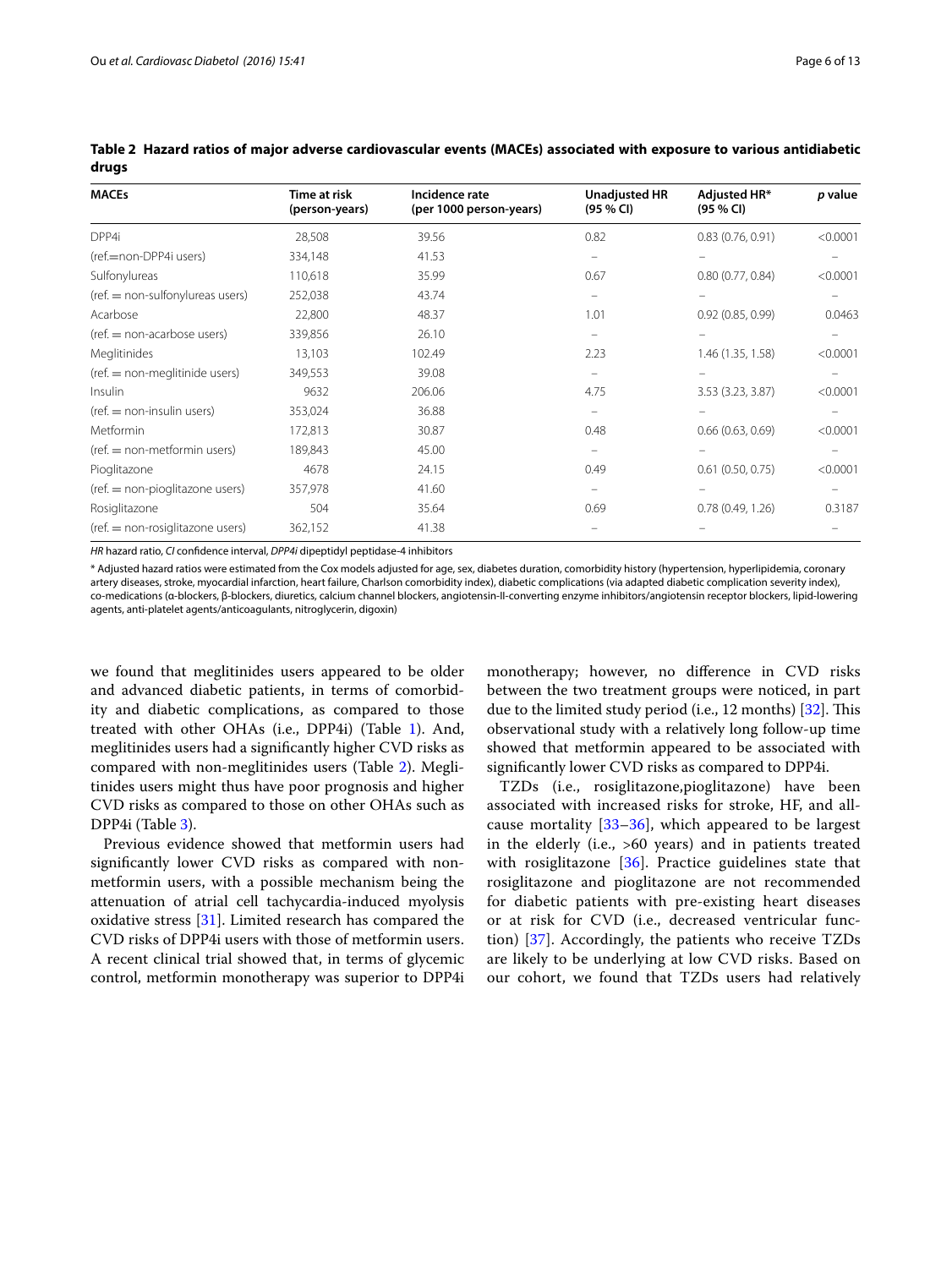|                                                     | Time at risk<br>(person-years) | Incidence rate<br>(per 1000 person-years) | <b>Unadjusted HR</b><br>(95 % CI) | Adjusted HR*<br>(95 % CI) | $p$ value                |
|-----------------------------------------------------|--------------------------------|-------------------------------------------|-----------------------------------|---------------------------|--------------------------|
| <b>MACEs</b>                                        |                                |                                           |                                   |                           |                          |
| Antidiabetic drug<br>$(ref. = DPP4i)$               | 28,508                         | 39.56                                     |                                   |                           |                          |
| No antidiabetic drug                                | 101,166                        | 62.02                                     | 1.52 (1.39, 1.65)                 | 1.31 (1.20, 1.43)         | < 0.0001                 |
| Sulfonylureas                                       | 110,618                        | 35.99                                     | 0.89(0.81, 0.96)                  | 0.96(0.88, 1.05)          | 0.3942                   |
| Acarbose                                            | 22,800                         | 48.37                                     | 1.20 (1.08, 1.33)                 | 1.07(0.96, 1.18)          | 0.2098                   |
| Meglitinides                                        | 13,103                         | 102.49                                    | 2.52 (2.27, 2.78)                 | 1.68(1.52, 1.86)          | < 0.0001                 |
| Insulin                                             | 9632                           | 206.06                                    | 5.08 (4.60, 5.61)                 | 3.73(3.35, 4.14)          | < 0.0001                 |
| Metformin                                           | 172,813                        | 30.87                                     | 0.76(0.69, 0.82)                  | 0.87(0.79, 0.94)          | 0.0009                   |
| Pioglitazone                                        | 4678                           | 24.15                                     | 0.59(0.47, 0.73)                  | 0.70(0.56, 0.86)          | 0.0011                   |
| Rosiglitazone                                       | 504                            | 35.64                                     | 0.78(0.48, 1.23)                  | 0.89(0.55, 1.42)          | 0.6296                   |
| Ischemic stroke                                     |                                |                                           |                                   |                           |                          |
| Antidiabetic drug<br>$(ref. = DPP4i)$               | 28,508                         | 20.69                                     |                                   |                           |                          |
| No antidiabetic drug                                | 101,166                        | 35.83                                     | 1.68 (1.49, 1.89)                 | 1.42 (1.26, 1.60)         | < 0.0001                 |
| Sulfonylureas                                       | 110,618                        | 21.95                                     | 1.03(0.92, 1.16)                  | 1.06(0.94, 1.19)          | 0.3465                   |
| Acarbose                                            | 22,800                         | 26.18                                     | 1.24 (1.08, 1.43)                 | 1.09 (0.94, 1.25)         | 0.2432                   |
| Meglitinides                                        | 13,103                         | 50.98                                     | 2.39 (2.07, 2.75)                 | 1.58(1.37, 1.81)          | < 0.0001                 |
| Insulin                                             | 9632                           | 111.07                                    | 5.23 (4.58, 5.97)                 | 3.99(3.47, 4.56)          | < 0.0001                 |
| Metformin                                           | 172,813                        | 20.61                                     | 0.97(0.86, 1.08)                  | 1.03(0.92, 1.15)          | 0.5630                   |
| Pioglitazone                                        | 4678                           | 13.25                                     | $0.62$ (0.47, 0.82)               | 0.71(0.53, 0.94)          | 0.0166                   |
| Rosiglitazone                                       | 504                            | 23.76                                     | 0.99(0.55, 1.75)                  | 1.06 (0.59, 1.87)         | 0.8551                   |
| Myocardial infarction                               |                                |                                           |                                   |                           |                          |
| Antidiabetic drug<br>$(ref. = DPP4i)$               | 28,508                         | 5.19                                      |                                   |                           |                          |
| No antidiabetic drug                                | 101,166                        | 7.01                                      | 1.47 (1.20, 1.80)                 | 1.45 (1.18, 1.78)         | 0.0003                   |
| Sulfonylureas                                       | 110,618                        | 4.21                                      | 0.83(0.68, 1.01)                  | 0.98(0.80, 1.78)          | 0.8257                   |
| Acarbose                                            | 22,800                         | 5.08                                      | 1.00 (0.77, 1.29)                 | 0.98(0.75, 1.27)          | 0.8993                   |
| Meglitinides                                        | 13,103                         | 9.53                                      | 1.89 (1.49, 2.39)                 | 1.49(1.17, 1.90)          | 0.0011                   |
| Insulin                                             | 9632                           | 17.64                                     | 3.43 (2.72, 4.33)                 | 2.77(2.17, 3.51)          | < 0.0001                 |
| Metformin                                           | 172,813                        | 3.30                                      | 0.66(0.54, 0.79)                  | 0.80(0.50, 1.39)          | 0.0234                   |
| Pioglitazone                                        | 4678                           | 3.63                                      | 0.70(0.42, 1.16)                  | 0.84 (0.50, 1.39)         | 0.5007                   |
| Rosiglitazone<br>Heart failure                      | 504                            | 3.96                                      | 0.81 (0.20, 3.23)                 | 0.92 (0.23, 3.63)         | 0.9037                   |
| Antidiabetic drug<br>$(ref. = DPP4i)$               | 28,508                         | 15.92                                     |                                   |                           |                          |
| No antidiabetic drug                                | 101,166                        | 25.23                                     | 1.50 (1.30, 1.71)                 | 1.28(1.11, 1.47)          | 0.0004                   |
| Sulfonylureas                                       | 110,618                        | 11.78                                     | 0.71(0.62, 0.81)                  | 0.86(0.74, 1.08)          | 0.0322                   |
| Acarbose                                            | 22,800                         | 19.82                                     | 1.21 (1.03, 1.42)                 | 1.08 (0.92, 1.26)         | 0.3227                   |
| Meglitinides                                        | 13,103                         | 48.23                                     | 2.91 (2.48, 3.40)                 | 1.85(1.58, 2.16)          | < 0.0001                 |
| Insulin                                             | 9632                           | 92.80                                     | 5.67 (4.87, 6.58)                 | 3.71(3.14, 4.37)          | < 0.0001                 |
| Metformin                                           | 172,813                        | 8.51                                      | 0.51(0.44, 0.59)                  | 0.66(0.57, 0.75)          | < 0.0001                 |
| Pioglitazone                                        | 4678                           | 9.40                                      | 0.57(0.39, 0.80)                  | 0.76(0.53, 1.07)          | 0.1229                   |
| Rosiglitazone                                       | 504                            | 7.92                                      | 0.42(0.15, 1.13)                  | 0.53(0.19, 1.46)          | 0.2226                   |
| Hypoglycemia                                        |                                |                                           |                                   |                           |                          |
| Antidiabetic drug<br>$(\text{ref.} = \text{DPP4i})$ | 28,508                         | 5.82                                      |                                   |                           | $\overline{\phantom{0}}$ |
| No antidiabetic drug                                | 101,166                        | 5.23                                      | 0.83(0.67, 1.00)                  | 0.76 (0.62, 0.92)         | 0.0053                   |
| Sulfonylureas                                       | 110,618                        | 6.21                                      | 1.00 (0.84, 1.19)                 | 1.08 (0.91, 1.29)         | 0.3621                   |

# <span id="page-6-0"></span>**Table 3 Hazard ratios of cardiovascular diseases and hypoglycemic events associated with various antidiabetic drugs, as compared to DPP4i as reference**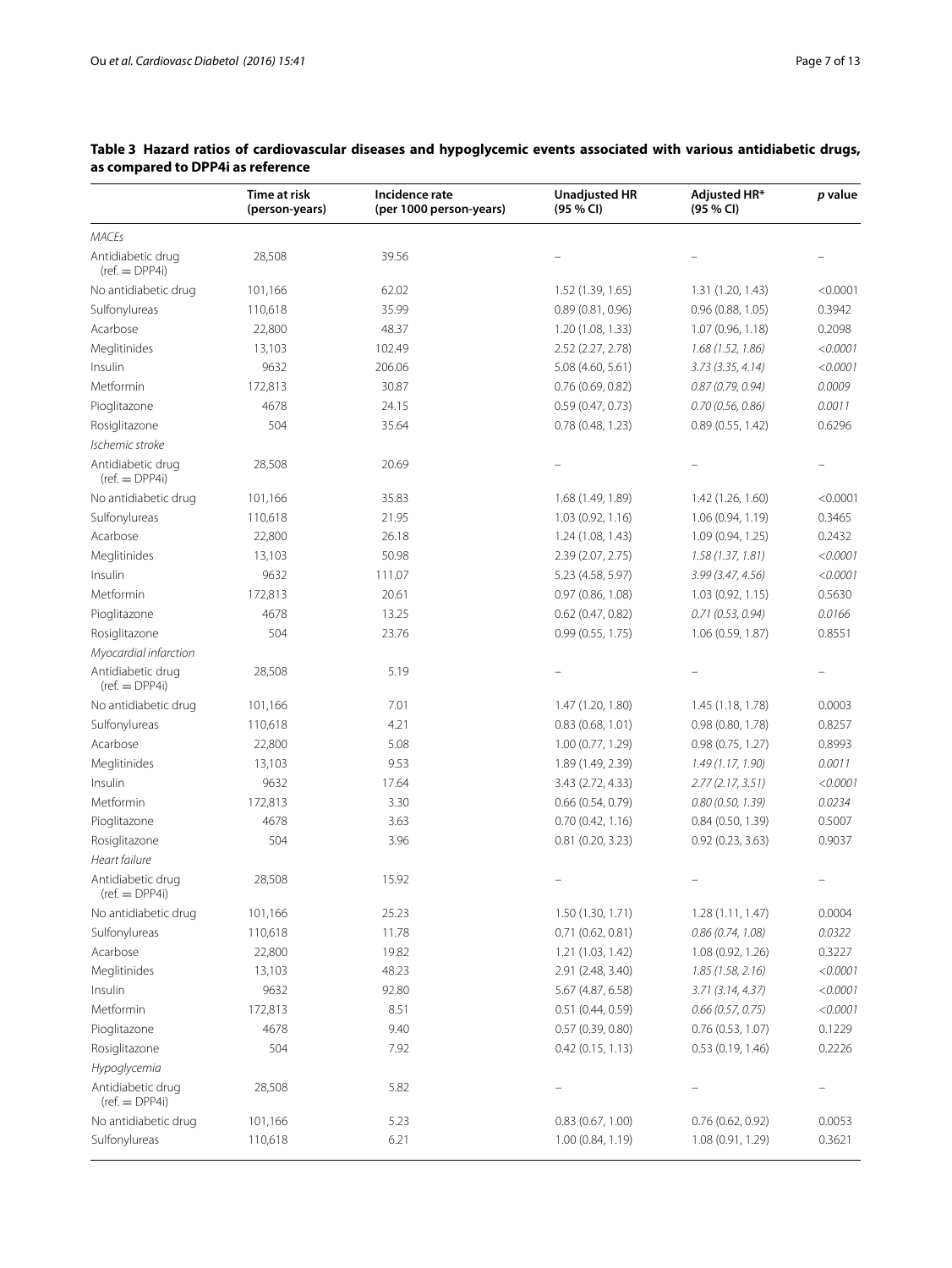#### **Table 3 continued**

|                  | Time at risk<br>(person-years) | Incidence rate<br>(per 1000 person-years) | <b>Unadjusted HR</b><br>$(95 \% Cl)$ | Adjusted HR*<br>(95 % CI) | p value  |
|------------------|--------------------------------|-------------------------------------------|--------------------------------------|---------------------------|----------|
| Acarbose         | 22.800                         | 5.83                                      | 0.96(0.77, 1.19)                     | 0.90(0.72, 1.11)          | 0.3402   |
| Meglitinides     | 13,103                         | 18.16                                     | 2.91 (2.35, 3.59)                    | 2.09(1.68, 2.58)          | < 0.0001 |
| Insulin          | 9632                           | 39.44                                     | 6.41(5.24, 7.84)                     | 4.55(3.67, 5.64)          | < 0.0001 |
| <b>Metformin</b> | 172.813                        | 2.69                                      | 0.43(0.35, 0.52)                     | 0.50(0.41, 0.60)          | < 0.0001 |
| Pioglitazone     | 4678                           | 5.77                                      | 0.93(0.62, 1.40)                     | 1.07 (0.71, 1.60)         | 0.7471   |
| Rosiglitazone    | 504                            | 11.88                                     | 1.50 (0.66, 3.37)                    | 1.58 (0.70, 3.55)         | 0.2679   |

The results in italics above indicate significant findings in the Cox models

*HR* hazard ratio, *CI* confidence interval, *MACEs* major adverse cardiovascular events, *DPP4i* dipeptidyl peptidase-4 inhibitors

\* Adjusted hazard ratios were estimated from the Cox models adjusted for age, sex, diabetes duration, comorbidity history (hypertension, hyperlipidemia, coronary artery diseases, stroke, myocardial infarction, heart failure, Charlson comorbidity index), diabetic complications (via adapted diabetic complication severity index), co-medications (α-blockers, β-blockers, diuretics, calcium channel blockers, angiotensin-II-converting enzyme inhibitors/angiotensin receptor blockers, lipid-lowering agents, anti-platelet agents/anticoagulants, nitroglycerin, digoxin)

lower hypertension, dyslipidemia, coronary artery diseases, HF, and stroke at baseline as compared to those of patients exposed to DPP4i (Table [1\)](#page-4-0), which might explain lower CVD risks in TZDs-treated patients (e.g., pioglitazone) as compared with those of DPP4i users. In other words, there appears to be potential confounding by indication regarding TZDs use, which might influence our comparative analysis of CVD risks between TZDs and DPP4i. Although we adjusted for patients' baseline comorbidities (i.e., CVD history) in the analysis and stratified the analysis by patients' CVD history, other unmeasured biases (e.g., weight gain, diet, exercise, physicians' behaviors) for CVD outcomes may still exist. We were thus unable to determine whether DPP4i use is associated with lower or higher CVD risks as compared to TZDs because potential confounding by indication could not be excluded.

A recent review of vitro studies and preliminary trials concluded potential cardiovascular benefits of alphaglucosidase inhibitors (i.e., acarbose) in diabetic patients [[38\]](#page-12-20), particularly for those with IGT [[8,](#page-11-7) [9\]](#page-11-8). Intervening on postprandial hyperglycemia, a key component of mechanisms linked to increased CVD incidences [\[39](#page-12-21), [40\]](#page-12-22), acarbose was associated with a favorable impact on

CVD surrogate markers [\[41,](#page-12-23) [42](#page-12-24)]. Our analysis showed that acarbose use was associated with lower CVD risks as compared to non-acarbose use (Table [2](#page-5-0)). However, lack of previous research evaluated comparative CVD risks between DPP4i and alpha-glucosidase inhibitors. Although we found no significant difference in CVD risks between DPP4i and acarbose (Table [3\)](#page-6-0), further study is needed to confirm our findings, especially for diabetic patients with IGT.

Today, most studies compared the CVD risks of DPP4i with SU as a group [[17,](#page-12-3) [43,](#page-12-25) [44\]](#page-12-26), not individual SU. However, individual SU appear to have different degrees of desirable or undesirable cardiovascular effects. Glimepiride, a third-generation SU, might provide potential cardiovascular benefits because of its favorable glycemic control, especially postprandial glucose lowering effects [[45\]](#page-12-27), anti-oxidative properties [\[46\]](#page-12-28), and maintaining myocardial preconditioning [\[47](#page-12-29)]. In terms of reducing CVD risks, glimepiride or gliclazide with a specific influence on pancreatic ATP-sensitive  $K^+$  channels might be superior to glibenclamide [\[45](#page-12-27)], which blocks mitochondrial ATP-sensitive  $K^+$  channels in cardiac myocytes, resulting in the inhibition of ischemic preconditioning [[48\]](#page-12-30). Also, a previous population-based cohort study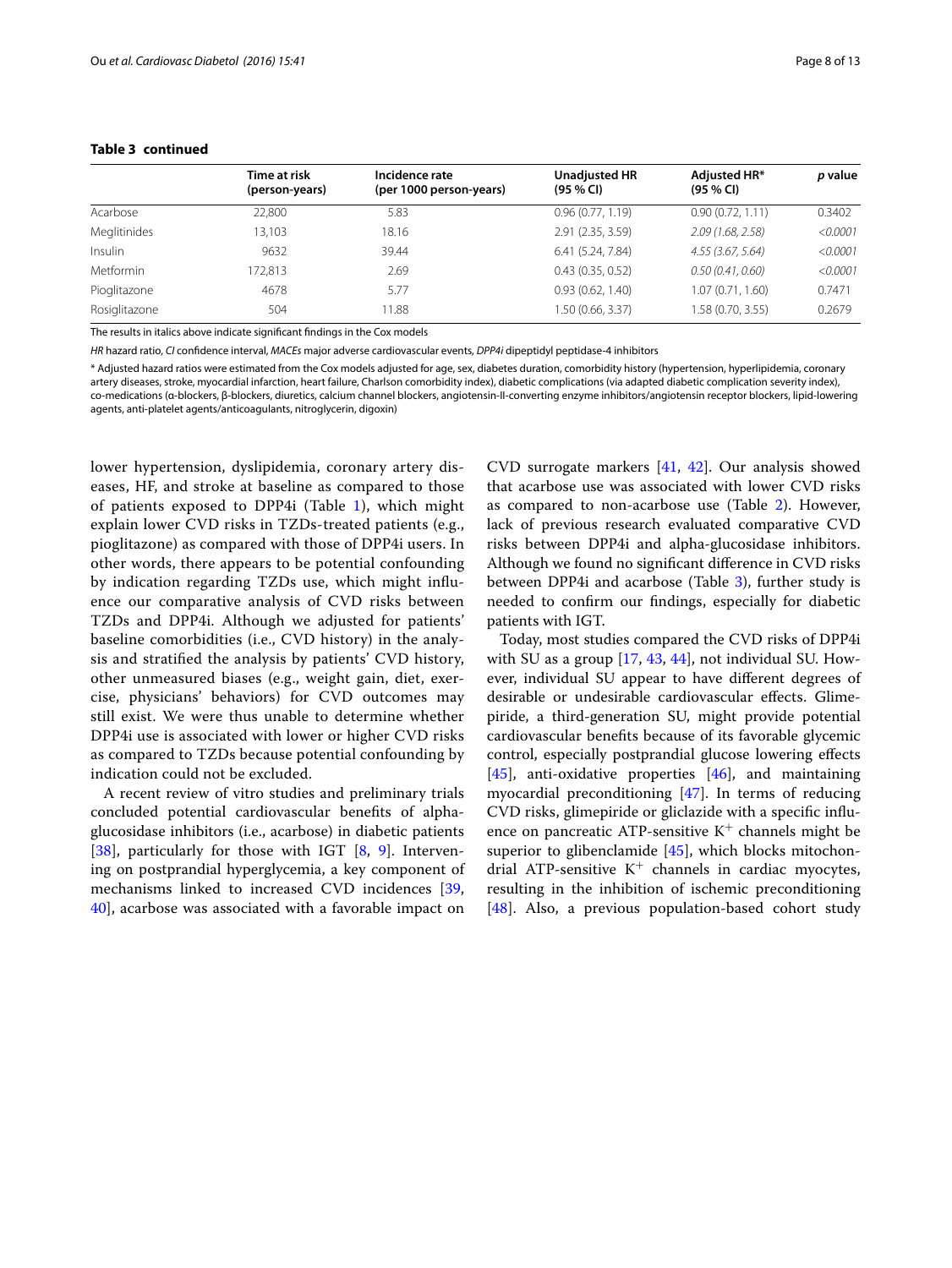|                                  | Time at risk<br>(person-years) | Incidence rate<br>(per 1000 person-years) | <b>Unadjusted HR</b><br>(95 % CI) | Adjusted HR*<br>(95 % CI) |
|----------------------------------|--------------------------------|-------------------------------------------|-----------------------------------|---------------------------|
| <b>MACEs</b>                     |                                |                                           |                                   |                           |
| Antidiabetic drug (ref. = DPP4i) | 11,532                         | 71.79                                     |                                   |                           |
| No antidiabetic drug             | 43,967                         | 109.05                                    | 1.47 (1.32, 1.62)                 | 1.27 (1.14, 1.40)         |
| Sulfonylureas                    | 40,852                         | 67.48                                     | 0.92(0.82, 1.01)                  | 0.97(0.87, 1.08)          |
| Acarbose                         | 9972                           | 80.52                                     | 1.10 (0.97, 1.24)                 | 1.01(0.89, 1.14)          |
| Meglitinides                     | 6346                           | 160.39                                    | 2.16 (1.91, 2.44)                 | 1.54 (1.36, 1.73)         |
| Insulin                          | 3919                           | 362.57                                    | 4.90 (0.68, 0.84)                 | 3.30 (2.90, 3.75)         |
| Metformin                        | 67,237                         | 56.33                                     | 0.76(0.51, 0.83)                  | 0.88(0.78, 0.97)          |
| Pioglitazone                     | 1683                           | 48.72                                     | 0.65(0.51, 0.83)                  | 0.74(0.57, 0.95)          |
| Rosiglitazone                    | 186                            | 75.00                                     | 0.91(0.53, 1.54)                  | 0.96(0.56, 1.64)          |
| Ischemic stroke                  |                                |                                           |                                   |                           |
| Antidiabetic drug (ref. = DPP4i) | 11,532                         | 37.02                                     |                                   |                           |
| No antidiabetic drug             | 43,967                         | 61.47                                     | 1.61 (1.39, 1.85)                 | 1.38 (1.19, 1.59)         |
| Sulfonylureas                    | 40,852                         | 40.19                                     | 1.06 (0.91, 1.22)                 | 1.07 (0.92, 1.23)         |
| Acarbose                         | 9972                           | 41.51                                     | 1.10 (0.92, 1.29)                 | 1.01(0.85, 1.18)          |
| Meglitinides                     | 6346                           | 79.40                                     | 2.08 (1.75, 2.45)                 | 1.48 (1.24, 1.74)         |
| Insulin                          | 3919                           | 183.96                                    | 4.82 (4.10, 5.65)                 | 3.37 (2.86, 3.96)         |
| Metformin                        | 67,237                         | 36.78                                     | 0.97(0.84, 1.10)                  | 1.05 (0.91, 1.20)         |
| Pioglitazone                     | 1683                           | 23.17                                     | 0.60(0.43, 0.84)                  | 0.67(0.47, 0.94)          |
| Rosiglitazone                    | 186                            | 42.85                                     | 1.01 (0.50, 2.02)                 | 0.99(0.49, 2.00)          |
| Myocardial infarction            |                                |                                           |                                   |                           |
| Antidiabetic drug (ref. = DPP4i) | 11,532                         | 8.67                                      |                                   |                           |
| No antidiabetic drug             | 43,967                         | 11.05                                     | 1.38 (1.08, 1.76)                 | 1.34 (1.04, 1.71)         |
| Sulfonylureas                    | 40,852                         | 7.31                                      | 0.87(0.68, 1.10)                  | 0.99(0.72, 1.26)          |
| Acarbose                         | 9972                           | 7.82                                      | 0.92(0.67, 1.26)                  | 0.91(0.66, 1.25)          |
| Meglitinides                     | 6346                           | 13.86                                     | 1.65 (1.23, 2.20)                 | 1.32 (0.98, 1.77)         |
| Insulin                          | 3919                           | 27.81                                     | 3.25 (2.45, 4.30)                 | 2.41 (1.80, 3.21)         |
| Metformin                        | 67,237                         | 5.35                                      | 0.64(0.50, 0.80)                  | 0.78(0.61, 0.98)          |
| Pioglitazone                     | 1683                           | 7.12                                      | 0.83(0.45, 1.52)                  | 0.93(0.50, 1.71)          |
| Rosiglitazone                    | 186                            | 10.71                                     | 1.32(0.33, 5.32)                  | 1.46(0.36, 5.81)          |
| Heart failure                    |                                |                                           |                                   |                           |
| Antidiabetic drug (ref. = DPP4i) | 11,532                         | 30.26                                     |                                   |                           |
| No antidiabetic drug             | 43,967                         | 48.71                                     | 1.52 (1.29, 1.78)                 | 1.28 (1.08, 1.49)         |
| Sulfonylureas                    | 40,852                         | 24.03                                     | 0.77(0.65, 0.90)                  | 0.86(0.72, 1.02)          |
| Acarbose                         | 9972                           | 36.19                                     | 1.17 (0.97, 1.39)                 | 1.07(0.89, 1.28)          |
| Meglitinides                     | 6346                           | 77.36                                     | 2.45 (2.03, 2.95)                 | 1.66 (1.38, 1.98)         |
| Insulin                          | 3919                           | 178.60                                    | 5.72 (4.78, 6.83)                 | 3.52 (2.88, 4.28)         |
| Metformin                        | 67,237                         | 17.20                                     | 0.55(0.46, 0.64)                  | 0.68(0.57, 0.80)          |
| Pioglitazone                     | 1683                           | 23.17                                     | 0.73(0.50, 1.07)                  | 0.89 (0.59, 1.31)         |
| Rosiglitazone                    | 186                            | 21.42                                     | 0.61(0.22, 1.63)                  | 0.72(0.26, 1.97)          |
| Hypoglycemia                     |                                |                                           |                                   |                           |
| Antidiabetic drug (ref. = DPP4i) | 11,532                         | 7.37                                      |                                   |                           |
| No antidiabetic drug             | 43,967                         | 7.32                                      | 0.92 (0.70, 1.20)                 | 0.83 (0.63, 1.07)         |
| Sulfonylureas                    | 40,852                         | 10.13                                     | 1.31 (1.02, 1.67)                 | 1.44 (1.12, 1.82)         |
| Acarbose                         | 9972                           | 7.52                                      | 0.98(0.72, 1.32)                  | 0.92(0.68, 1.24)          |
| Meglitinides                     | 6346                           | 24.10                                     | 3.09 (2.35, 4.03)                 | 2.20 (1.68, 2.88)         |
| Insulin                          | 3919                           | 45.67                                     | 5.91 (4.50, 7.74)                 | 3.73 (2.77, 5.01)         |
| Metformin                        | 67,237                         | 3.56                                      | 0.46(0.35, 0.59)                  | 0.54(0.42, 0.70)          |

# <span id="page-8-0"></span>**Table 4 Subgroup analysis of hazard ratios of cardiovascular diseases and hypoglycemic events associated with various antidiabetic drugs, as compared to DPP4i as reference, in the patients with CVD history**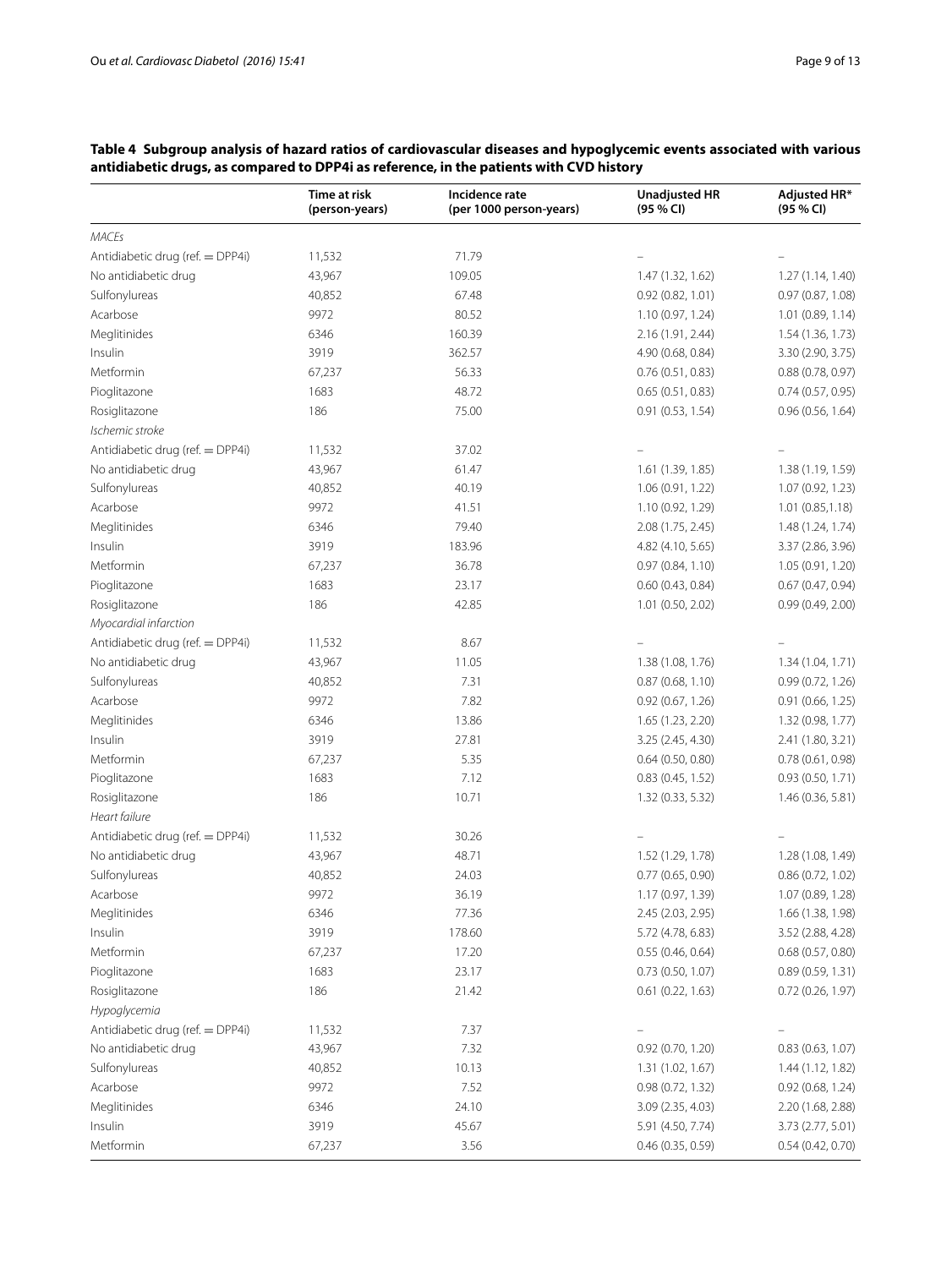## **Table 4 continued**

|               | Time at risk<br>(person-years) | Incidence rate<br>(per 1000 person-years) | Unadjusted HR<br>(95 % C) | Adiusted HR*<br>$(95\%$ CI) |
|---------------|--------------------------------|-------------------------------------------|---------------------------|-----------------------------|
| Pioglitazone  | 1683                           | 8.31                                      | 1.08 (0.61, 1.90)         | 1.25 (0.70, 2.20)           |
| Rosiglitazone | 186                            | 21.42                                     | 2.31 (0.84, 6.32)         | 2.42(0.88, 6.65)            |

*CVD* cardiovascular disease, *HR* hazard ratio, *CI* confidence interval, *MACEs* major adverse cardiovascular events, *DPP-4 inhibitors* dipeptidyl peptidase-4 inhibitors \* Adjusted hazard ratios were estimated from the Cox models adjusted for age, sex, diabetes duration, comorbidity history (hypertension, hyperlipidemia, coronary artery diseases, stroke, myocardial infarction, heart failure, Charlson comorbidity index), diabetic complications (via adapted diabetic complication severity index), co-medications (α-blockers, β-blockers, diuretics, calcium channel blockers, angiotensin-II-converting enzyme inhibitors/angiotensin receptor blockers, lipid-lowering agents, anti-platelet agents/anticoagulants, nitroglycerin, digoxin)

showed that glipizide was associated with increased CVD risks as compared to other SU. Hence, further study is anticipated to assess whether pharmacological differences between individual drugs translate into differences in their associated CVD risks. Our additional analyses showed that, as compared to glibenclamide, gliclazide had a significantly lower risk for MACEs, and gliclazide and glimepiride had a significantly lower risk for stroke (Additional file [1:](#page-11-13) Table S1). In this regard, we further compared the CVD risks of DPP4i with individual SU. The results showed that, as compared to DPP4i, glipizide and glibenclamide had significantly higher risks for MACEs and stroke (Additional file [1](#page-11-13): Table S2).

## **Study limitations**

First, laboratory data (e.g., HbA1c) were not available in the NHIRD claims data. However, we used surrogat indicators to adjust for patients' baseline diabetes severity, including aDCSI and diabetes duration. Second, because of the nature of an observational study, potential confounding by indication could not be eliminated. Also, potential residual confounding by incomplete adjustment for unmeasured biases (i.e., lifestyle risk factors, physicians' preferences and behaviors) for study outcomes may exist. Third, another class of incretin drug, namely GLP-1 receptor agonists (GLP-1 RA), was not analyzed. GLP-1 RA was introduced to Taiwan's national formulary in 2013. Since our data were only available up to the end of 2013, GLP-1 RA users only accounted for a small proportion of our study population. Fourth, potential misclassification may exist when defining CVD events based on Taiwan's NHIRD. However, previous validation studies for the identification of CVD events (i.e., MI [[49](#page-12-31)], stroke [[50](#page-12-32)]) from the NHIRD showed high sensitivity and positive predictive values. Fifth, individual DPP4i might be associated with variable degrees of desirable or undesirable cardiovascular outcomes [[51\]](#page-12-33). The SAVOR-TIMI 53 trial reported an increased HF risk in saxagliptin-treated patients  $[12]$ , which was not seen with other DPP4i. The present study analyzed individual DPP4i as a group because our preliminary analyses showed no significant difference in comparative risks for MACEs and HF of individual DPP4i (sitagliptin, vildagliptin, saxagliptin, linagliptin) (Additional file [1](#page-11-13): Table S3). Further study is anticipated to clarify the mechanisms underlying the difference in CVD risks among individual DPP4i. Lastly, our results might only be generalizable to a Chinese population under universal healthcare insurance coverage.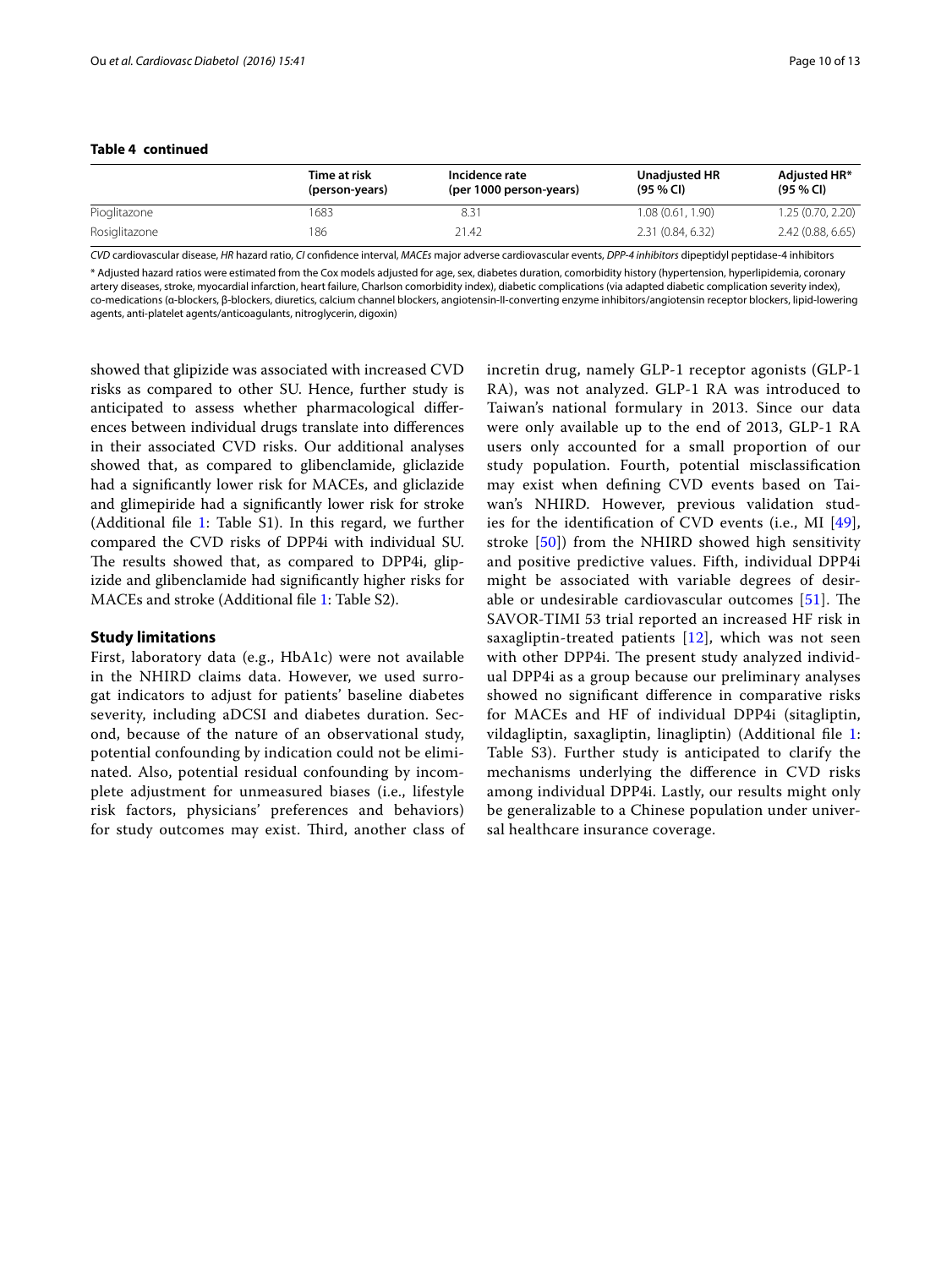|                                  | Time at risk<br>(person-years) | Incidence rate<br>(per 1000 person-years) | <b>Unadjusted HR</b><br>(95 % CI) | Adjusted HR*<br>(95 % CI) |
|----------------------------------|--------------------------------|-------------------------------------------|-----------------------------------|---------------------------|
| <b>MACEs</b>                     |                                |                                           |                                   |                           |
| Antidiabetic drug (ref. = DPP4i) | 16,975                         | 17.67                                     |                                   |                           |
| No antidiabetic drug             | 57,199                         | 25.84                                     | 1.50 (1.29, 1.74)                 | 1.38 (1.19, 1.60)         |
| Sulfonylureas                    | 69,766                         | 17.55                                     | 0.99(0.86, 1.15)                  | 0.93 (0.80, 1.07)         |
| Acarbose                         | 12,828                         | 23.38                                     | 1.33 (1.10, 1.60)                 | 1.22(1.01, 1.47)          |
| Meglitinides                     | 6756                           | 48.10                                     | 2.73 (2.28, 3.26)                 | 2.04(1.70, 2.44)          |
| Insulin                          | 5713                           | 98.70                                     | 5.56 (4.70, 6.58)                 | 5.48 (4.60, 6.50)         |
| Metformin                        | 105,576                        | 14.65                                     | 0.83(0.72, 0.96)                  | $0.82$ (0.70, 0.94)       |
| Pioglitazone                     | 2995                           | 10.35                                     | 0.58(0.39, 0.87)                  | 0.61(0.40, 0.90)          |
| Rosiglitazone                    | 318                            | 12.56                                     | 0.68(0.25, 1.83)                  | 0.68(0.25, 1.84)          |
| Ischemic stroke                  |                                |                                           |                                   |                           |
| Antidiabetic drug (ref. = DPP4i) | 16,975                         | 9.60                                      |                                   |                           |
| No antidiabetic drug             | 57,199                         | 16.11                                     | 1.70 (1.38, 2.07)                 | 1.52 (1.23, 1.86)         |
| Sulfonylureas                    | 69,766                         | 11.28                                     | 1.17 (0.96, 1.42)                 | 1.04 (0.85, 1.27)         |
| Acarbose                         | 12,828                         | 14.26                                     | 1.49 (1.15, 1.92)                 | 1.34 (1.03, 1.74)         |
| Meglitinides                     | 6756                           | 24.27                                     | 2.52 (1.96, 3.22)                 | 1.85 (1.44, 2.36)         |
| Insulin                          | 5713                           | 61.08                                     | 6.32 (5.02, 7.94)                 | 6.56 (5.21, 8.27)         |
| Metformin                        | 105,576                        | 10.32                                     | 1.07 (0.88, 1.29)                 | 1.01 (0.82, 1.22)         |
| Pioglitazone                     | 2995                           | 7.67                                      | 0.80(0.49, 1.29)                  | $0.81$ (0.50, 1.32)       |
| Rosiglitazone                    | 318                            | 12.56                                     | 1.21 (0.44, 3.27)                 | 1.22 (0.44, 3.32)         |
| Myocardial infarction            |                                |                                           |                                   |                           |
| Antidiabetic drug (ref. = DPP4i) | 16,975                         | 2.82                                      |                                   |                           |
| No antidiabetic drug             | 57,199                         | 3.91                                      | 1.55 (1.09, 2.20)                 | 1.56 (1.09, 2.22)         |
| Sulfonylureas                    | 69,766                         | 2.39                                      | 0.88(0.63, 1.22)                  | 0.93(0.66, 1.29)          |
| Acarbose                         | 12,828                         | 2.96                                      | 1.08 (0.68, 1.70)                 | 1.09 (0.69, 1.71)         |
| Meglitinides                     | 6756                           | 5.47                                      | 2.02 (1.33, 3.04)                 | 1.78 (1.17, 2.69)         |
| Insulin                          | 5713                           | 10.67                                     | 3.84 (2.54, 5.79)                 | 3.38 (2.23, 5.10)         |
| Metformin                        | 105,576                        | 1.99                                      | 0.74(0.53, 1.02)                  | 0.81(0.58, 1.13)          |
| Pioglitazone                     | 2995                           | 1.66                                      | 0.59(0.23, 1.49)                  | 0.63(0.24, 1.60)          |
| Rosiglitazone                    | 318                            | 0                                         | 0                                 | 0                         |
| Heart failure                    |                                |                                           |                                   |                           |
| Antidiabetic drug (ref. = DPP4i) | 16,975                         | 6.18                                      |                                   |                           |
| No antidiabetic drug             | 57,199                         | 7.18                                      | 1.19 (0.92, 1.52)                 | 1.13 (0.87, 1.45)         |
| Sulfonylureas                    | 69,766                         | 4.61                                      | 0.75 (0.58, 0.95)                 | 0.73(0.57, 0.94)          |
| Acarbose                         | 12,828                         | 7.09                                      | 1.15 (0.84, 1.56)                 | 1.06 (0.78, 1.44)         |
| Meglitinides                     | 6756                           | 20.86                                     | 3.38 (2.55, 4.46)                 | 2.45 (1.85, 3.22)         |
| Insulin                          | 5713                           | 33.95                                     | 5.45 (4.17, 7.10)                 | 4.75(3.54, 6.35)          |
| Metformin                        | 105,576                        | 2.97                                      | 0.48(0.37, 0.61)                  | 0.51(0.39, 0.65)          |
| Pioglitazone                     | 2995                           | 1.66                                      | 0.27(0.10, 0.66)                  | 0.29(0.11, 0.71)          |
| Rosiglitazone                    | 318                            | $\mathbf 0$                               | 0                                 | 0                         |
| Hypoglycemia                     |                                |                                           |                                   |                           |
| Antidiabetic drug (ref. = DPP4i) | 16,975                         | 4.77                                      |                                   |                           |
| No antidiabetic drug             | 57,199                         | 3.63                                      | 0.69(0.51, 0.92)                  | 0.69(0.51, 0.92)          |
| Sulfonylureas                    | 69,766                         | 3.92                                      | 0.76(0.59, 0.98)                  | 0.78(0.60, 1.00)          |
| Acarbose                         | 12,828                         | 4.52                                      | 0.91 (0.65, 1.24)                 | 0.89(0.64, 1.22)          |
| Meglitinides                     | 6756                           | 12.58                                     | 2.44 (1.70, 3.49)                 | 1.93 (1.33, 2.77)         |
| Insulin                          | 5713                           | 35.17                                     | 6.95 (5.17, 9.34)                 | 5.47 (4.00, 7.48)         |
| Metformin                        | 105,576                        | 2.13                                      | 0.41(0.30, 0.55)                  | 0.46(0.34, 0.61)          |

# <span id="page-10-0"></span>**Table 5 Subgroup analysis of hazard ratios of cardiovascular diseases and hypoglycemic events associated with various antidiabetic drugs, as compared to DPP4i as reference, in the patients without CVD history**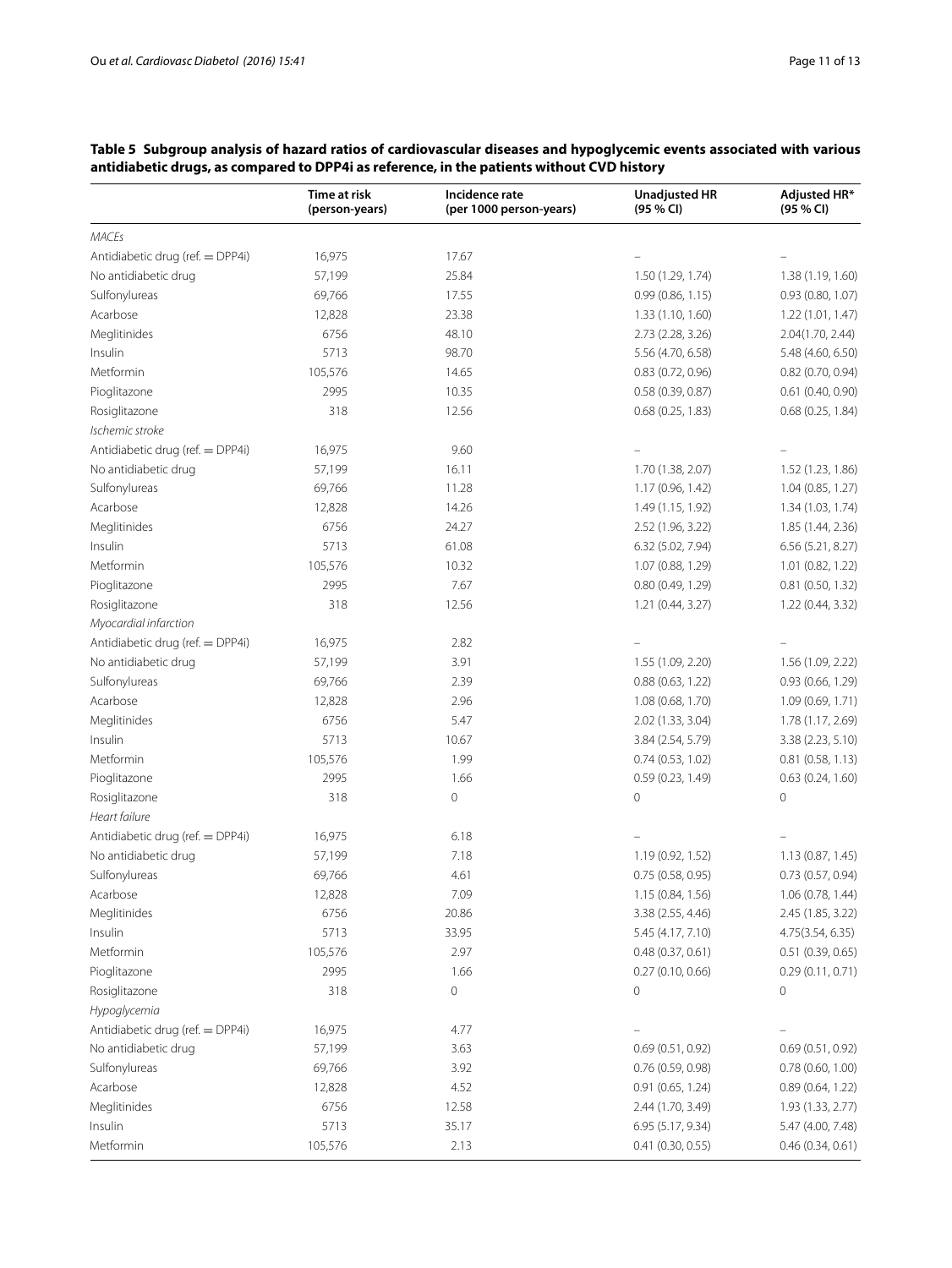# **Table 5 continued**

|               | Time at risk<br>(person-years) | Incidence rate<br>(per 1000 person-years) | Unadjusted HR<br>(95 % C) | Adjusted HR*<br>$(95\%$ CI) |
|---------------|--------------------------------|-------------------------------------------|---------------------------|-----------------------------|
| Pioglitazone  | 2995                           | 4.34                                      | 0.84(0.47, 1.50)          | 0.93(0.52, 1.65)            |
| Rosiglitazone | 318                            | 6.28                                      | 0.89(0.22, 3.57)          | 0.91(0.23, 3.56)            |

*CVD* cardiovascular disease, *HR* hazard ratio, *CI* confidence interval, *MACEs* major adverse cardiovascular events, *DPP-4 inhibitors* dipeptidyl peptidase-4 inhibitors

\* Adjusted hazard ratios were estimated from the Cox models adjusted for age, sex, diabetes duration, comorbidity history (hypertension, hyperlipidemia, coronary artery diseases, stroke, myocardial infarction, heart failure, Charlson comorbidity index), diabetic complications (via adapted diabetic complication severity index), co-medications (α-blockers, β-blockers, diuretics, calcium channel blockers, angiotensin-II-converting enzyme inhibitors/angiotensin receptor blockers, lipid-lowering agents, anti-platelet agents/anticoagulants, nitroglycerin, digoxin)

## **Conclusions**

Understanding comparative effects of antidiabetic drugs provides a basis for guiding clinical care for T2DM patients. The present study shows that the use of DPP4i was not associated with increased CVD risks and that DPP4itreated patients appeared to have lower CVD risks as compared with non-DPP4i users, except metformin users.

# **Additional file**

<span id="page-11-13"></span>**[Additional file 1: Table S1.](http://dx.doi.org/10.1186/s12933-016-0350-4)** Hazards ratios of cardiovascular diseases as compared individual sulfonylureas with glibenclamide as reference. Table S2. Hazards ratios of cardiovascular diseases as compared individual sulfonyureas with DPP4i as reference. **Table S3.** Hazards ratios of cardiovascular diseases as compared individual DPP4i with sitagliptin as reference.

#### **Abbreviations**

aDCSI: adapted Diabetes Complication Severity Index; ATC: Anatomical Therapeutic Chemical; CCI: Charlson comorbidity index; CIs: confidence intervals; CVD: cardiovascular diseases; DPP4i: dipeptidyl peptidase-4 inhibitors; GLP-1 RA: GLP-1 receptor agonists; HF: heart failure; HRs: hazard ratios; ICD-9-CM: International Classification of Diseases, Ninth Revision, Clinical Modification; IGT: impaired glucose tolerance; LHDB: Longitudinal Cohort of Diabetes Patients database; MACEs: major adverse cardiovascular events; MI: myocardial infarction; NHIRD: National Health Insurance Research Database; OHAs: oral hypoglycemic agents; SU: sulfonylureas; TZDs: thiazolidinediones.

#### **Authors' contributions**

HTO and KCC contributed substantially to the study concept and design, acquisition of data, analysis, and interpretation of data. CYL contributed to the analysis and interpretation of data. HTO wrote the first draft of the manuscript, and CYL and JSW critically revised the manuscript. All authors read and approved the final manuscript.

#### **Author details**

<sup>1</sup> Institute of Clinical Pharmacy and Pharmaceutical Sciences, College of Medicine, National Cheng Kung University, 1 University Road, Tainan 7010, Taiwan.<sup>2</sup> Department of Public Health, College of Medicine, National Cheng Kung University, Tainan, Taiwan.<sup>3</sup> Department of Public Health, China Medical University, Taichung, Taiwan. 4 Department of Family Medicine, College of Medicine, National Cheng Kung University, Tainan, Taiwan.<sup>5</sup> Department of Family Medicine, National Cheng Kung University Hospital, Tainan, Taiwan.

#### **Acknowledgements**

We gratefully thank National Cheng Kung University and its affiliated hospital for all their support.

#### **Competing interests**

The authors declare that they have no competing interests.

Received: 18 December 2015 Accepted: 3 February 2016 Published online: 01 March 2016

#### **References**

- <span id="page-11-0"></span>1. Gu K, Cowie CC, Harris MI. Mortality in adults with and without diabetes in a national cohort of the US population, 1971–1993. Diabetes Care. 1998;21(7):1138–45.
- <span id="page-11-1"></span>2. Jorgensen CH, Gislason GH, Andersson C, Ahlehoff O, Charlot M, Schramm TK, Vaag A, Abildstrom SZ, Torp-Pedersen C, Hansen PR. Effects of oral glucose-lowering drugs on long term outcomes in patients with diabetes mellitus following myocardial infarction not treated with emergent percutaneous coronary intervention–a retrospective nationwide cohort study. Cardiovasc Diabetol. 2010;9:54.
- <span id="page-11-2"></span>3. Margolis DJ, Hoffstad O, Strom BL. Association between serious ischemic cardiac outcomes and medications used to treat diabetes. Pharmacoepidemiol Drug Saf. 2008;17(8):753–9.
- <span id="page-11-3"></span>4. Nissen SE, Wolski K. Effect of rosiglitazone on the risk of myocardial infarction and death from cardiovascular causes. N Engl J Med. 2007;356(24):2457–71.
- <span id="page-11-4"></span>5. Loke YK, Kwok CS, Singh S. Comparative cardiovascular effects of thiazolidinediones: systematic review and meta-analysis of observational studies. BMJ. 2011;342:d1309.
- <span id="page-11-5"></span>6. Home PD, Pocock SJ, Beck-Nielsen H, Curtis PS, Gomis R, Hanefeld M, Jones NP, Komajda M, McMurray JJ, Team RS. Rosiglitazone evaluated for cardiovascular outcomes in oral agent combination therapy for type 2 diabetes (RECORD): a multicentre, randomised, open-label trial. Lancet. 2009;373(9681):2125–35.
- <span id="page-11-6"></span>7. UK Prospective Diabetes Study Group. Effect of intensive blood-glucose control with metformin on complications in overweight patients with type 2 diabetes (UKPDS 34). Lancet. 1998;352(9131):854–65.
- <span id="page-11-7"></span>8. Chiasson J-L, Josse RG, Gomis R, Hanefeld M, Karasik A, Laakso M. Group S-NTR: acarbose treatment and the risk of cardiovascular disease and hypertension in patients with impaired glucose tolerance: the STOP-NIDDM trial. JAMA. 2003;290(4):486–94.
- <span id="page-11-8"></span>9. Chiasson J-L, Josse RG, Gomis R, Hanefeld M, Karasik A, Laakso M. Group S-NTR: acarbose for prevention of type 2 diabetes mellitus: the STOP-NIDDM randomised trial. Lancet. 2002;359(9323):2072–7.
- <span id="page-11-9"></span>10. Zinman B, Wanner C, Lachin JM, Fitchett D, Bluhmki E, Hantel S, Mattheus M, Devins T, Johansen OE, Woerle HJ. Empagliflozin, cardiovascular outcomes, and mortality in type 2 diabetes. N Engl J Med. 2015;373(22):2117–28.
- <span id="page-11-10"></span>11. Gallwitz B, Rosenstock J, Rauch T, Bhattacharya S, Patel S, von Eynatten M, Dugi KA, Woerle H-J. 2-year efficacy and safety of linagliptin compared with glimepiride in patients with type 2 diabetes inadequately controlled on metformin: a randomised, double-blind, non-inferiority trial. Lancet. 2012;380(9840):475–83.
- <span id="page-11-11"></span>12. Scirica BM, Bhatt DL, Braunwald E, Steg PG, Davidson J, Hirshberg B, Ohman P, Frederich R, Wiviott SD, Hoffman EB. Saxagliptin and cardiovascular outcomes in patients with type 2 diabetes mellitus. N Engl J Med. 2013;369(14):1317–26.
- <span id="page-11-12"></span>13. White WB, Cannon CP, Heller SR, Nissen SE, Bergenstal RM, Bakris GL, Perez AT, Fleck PR, Mehta CR, Kupfer S. Alogliptin after acute